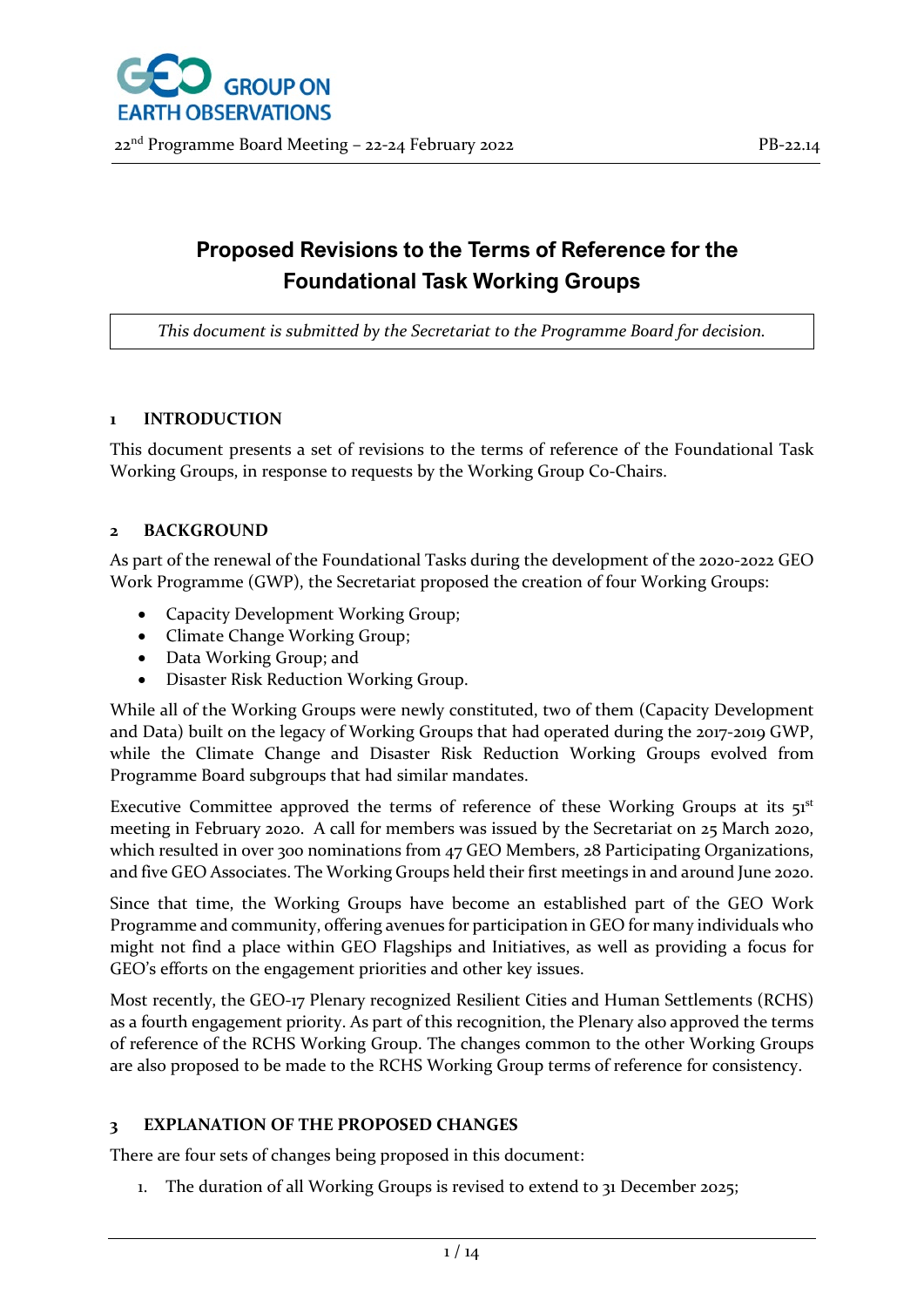- 2. Diversity of membership is encouraged to increase representatives of the user and policy communities
- 3. Membership in all Working Groups is split into two categories: active members and observers;
- 4. The co-chairs of all Working Groups are given the power to remove members if they are no longer active and do not respond to contact requests; and
- 5. The duties and membership sections of the Climate Change Working Group have been updated to reflect current needs and priorities.

The first set of changes is intended to reassure members of the Working Groups that these Groups will continue to operate in the 2023-2025 GWP period.

The second set of change is intended to encourage enhanced diversity in the working groups. When a new nomination of member is made, GEO Members, Participating Organizations and Associates can consider not only senior technical and scientific experts with years of academic experiences in EO. New nominees can be representatives of the user and policy communities without deep EO knowledge. Youth involvement is also highly encouraged.

The third and fourth sets of changes are intended to address the issue that a large proportion of members of the Working Groups are not actively involved in their activities. Some of these members remain interested in the activities of the Working Group but do not, for various reasons, wish to be actively involved in their implementation. Many would prefer to follow the activities and perhaps provide comments or understand the directions being taken in GEO, but not to implement these activities directly. A new category of "observer" is proposed to reflect this desire, which will allow the individual (and through them, their organization) to remain connected to GEO and the Working Group, without requiring a significant commitment of their time. For the purposes of managing the Working Group, having such a category helps clarify which members are actively involved and thus where targeted recruitment may be needed to augment existing capacities, while retaining the corresponding members as a kind of community of practice and network of contacts. Even with this change, however, there are still a small number of members from whom no response has been received for some time. For such members, it is proposed that the Working Group co-chairs be given the authority to remove them from the list of members, based on the recommendations of the Secretariat coordinator of the Working Group. This step would generally be taken only following contact with the nominating GEO Principal to ensure that their contact information is up to date.

The fifth set of changes are specific to the Climate Change Working Group, based on their experience to date.

Approval of changes to the terms of reference of all Foundational Task Working Groups is delegated to the Programme Board.

### **4 RECOMMENDATION**

The Secretariat recommends that the proposed changes to the Terms of Reference of the Working Groups be approved for immediate effect.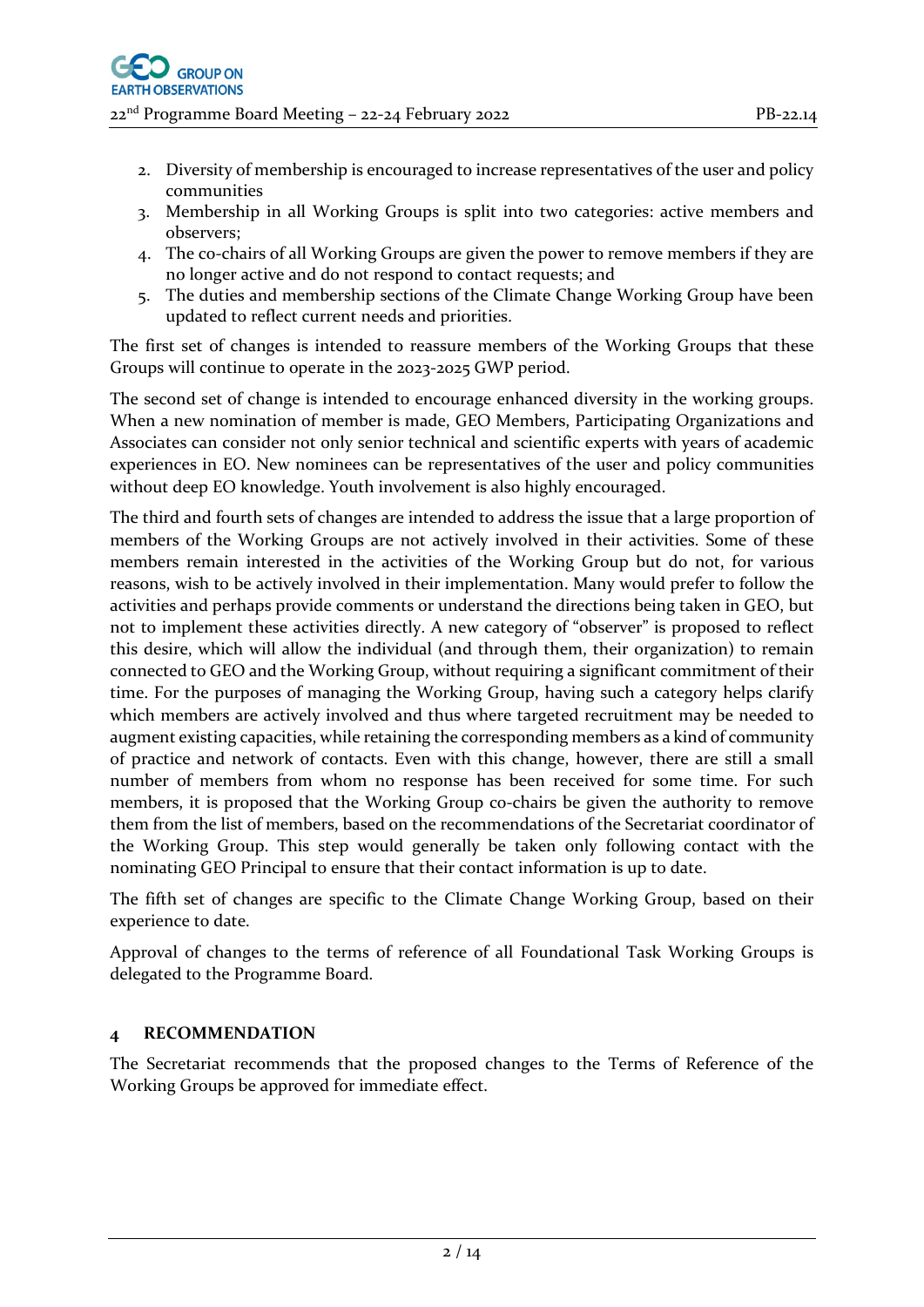## **Annex A**

# **Proposed Changes to the Terms of Reference of the Foundational Task Working Groups**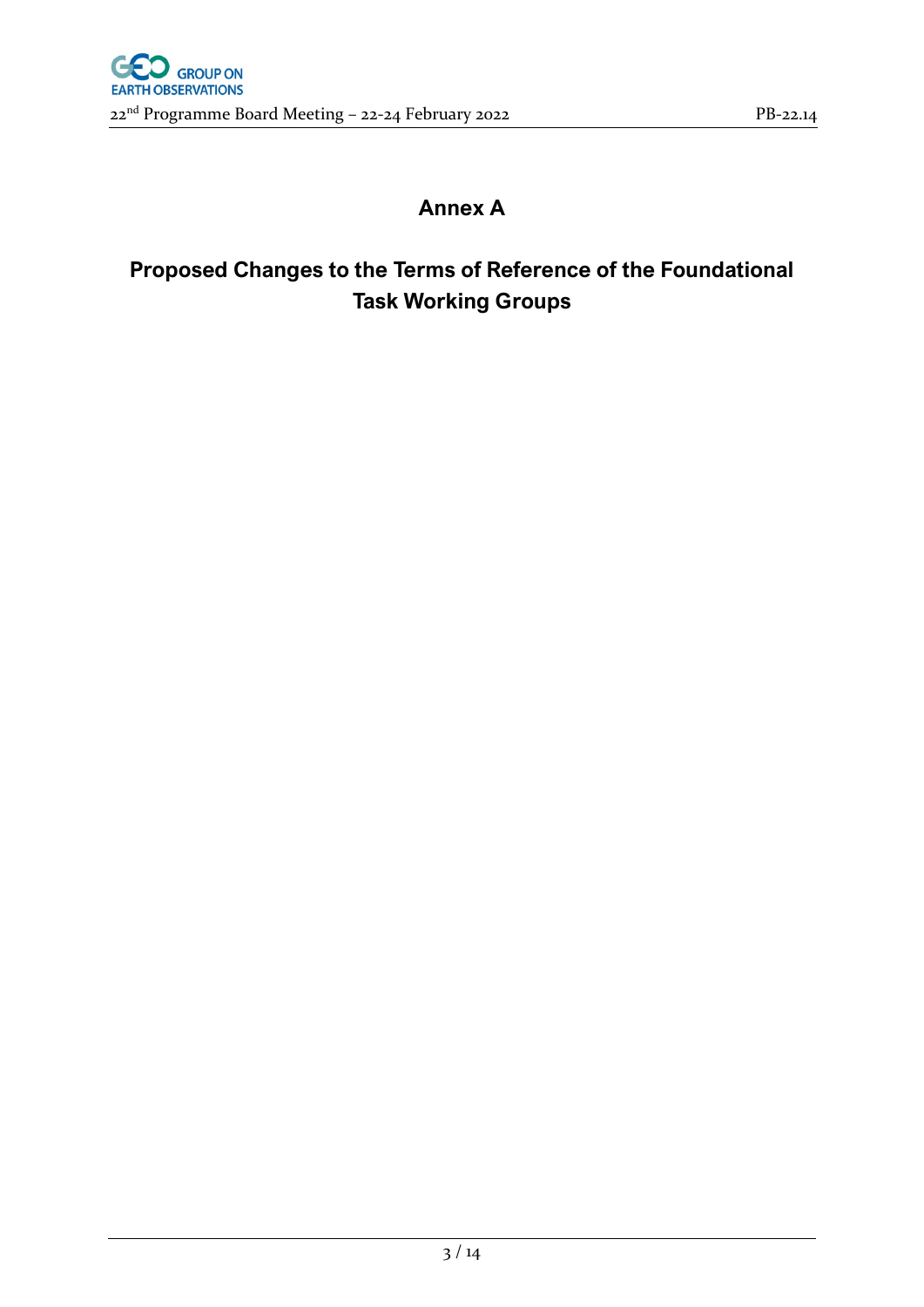### **Capacity Development Working Group Terms of Reference**

#### **Purpose**

The Capacity Development Working Group (CD-WG) is convened to facilitate GEO's efforts on capacity development, promoting the principle of co-creation and providing conceptual support to the design, development, implementation and evaluation of capacity development activities at various levels of intervention. In this way, the Working Group will support the translation of the Canberra Declaration into concrete actions within the GEO Work Programme.

#### **Duties**

- Support GEO Flagships, Initiatives and Regional GEOs, on request, in the design, implementation, and evaluation of capacity development interventions.
- Develop, improve, and provide capacity development tools for use by the GEO community.
- Collect, document, and share good practices for capacity development related to Earth observations.
- Organize seminars, teleconferences, side-events and other means for disseminating information related to capacity development for Earth observations;
- Support the planning and implementation of impact assessments for capacity development activities within GEO.

- Membership in the Working Group is by nomination from GEO Members, Participating Organizations, and Associates. As appropriate, the Programme Board may also invite other qualified individuals to participate as members in the Working Group.
- Participation is encouraged from individuals having training or experience in the development, delivery and/or evaluation of capacity development activities, or are past or potential future participants in capacity development activities.
- In the interest of ensuring diversity and balance in the Working Group membership, the Programme Board may place limits on the number of members from individual GEO Members, Participating Organizations, or Associates or by specific categories. Participation of commercial entities is welcomed but will be limited to a maximum of two members.
- There are two categories of Working Group participants: 1) members, and 2) observers. Members are those who intend to participate actively in the implementation of the Working Group work plans, including participating in at least one subgroup of the Working Group. Observers will receive emails sent to all members of the Working Group, may attend full meetings of the Working Group, and may provide written comments on Working Group documents, but are not expected to participate in subgroups or other activities of the Working Group. Observers may become active members by indicating their interest in joining one of the subgroups.
- Members who have not been in contact with the Working Group for at least one year and who do not respond to a request for confirmation of their membership may be removed by decision of the Working Group co-chairs.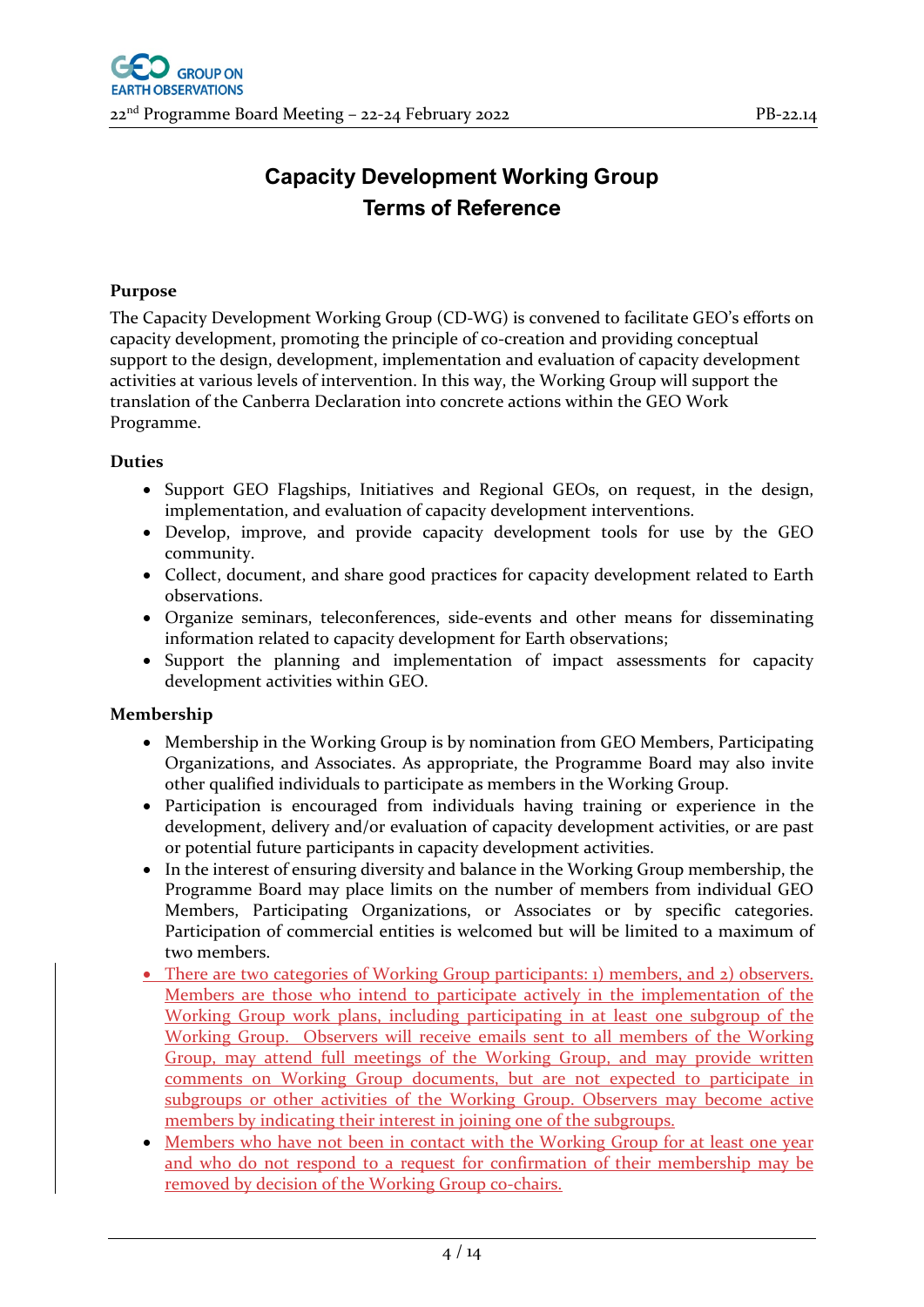- There will be at least two co-chairs of the Working Group, who will be selected by and from among the Working Group members. Preference in the selection of co-chairs will be given to representatives from the Regional GEOs.
- The Working Group will meet at such times and places as determined by its members. Most work will occur through teleconferences and e-mail.
- The Working Group will provide periodic (at least annual) reports on its activities to the Programme Board as part of GEO Work Programme monitoring. It may also bring specific issues to the Programme Board as needed.
- The Working Group may establish subgroups to assist in fulfilling its duties.
- Administrative support to the Working Group will be provided by the GEO Secretariat.

#### **Duration**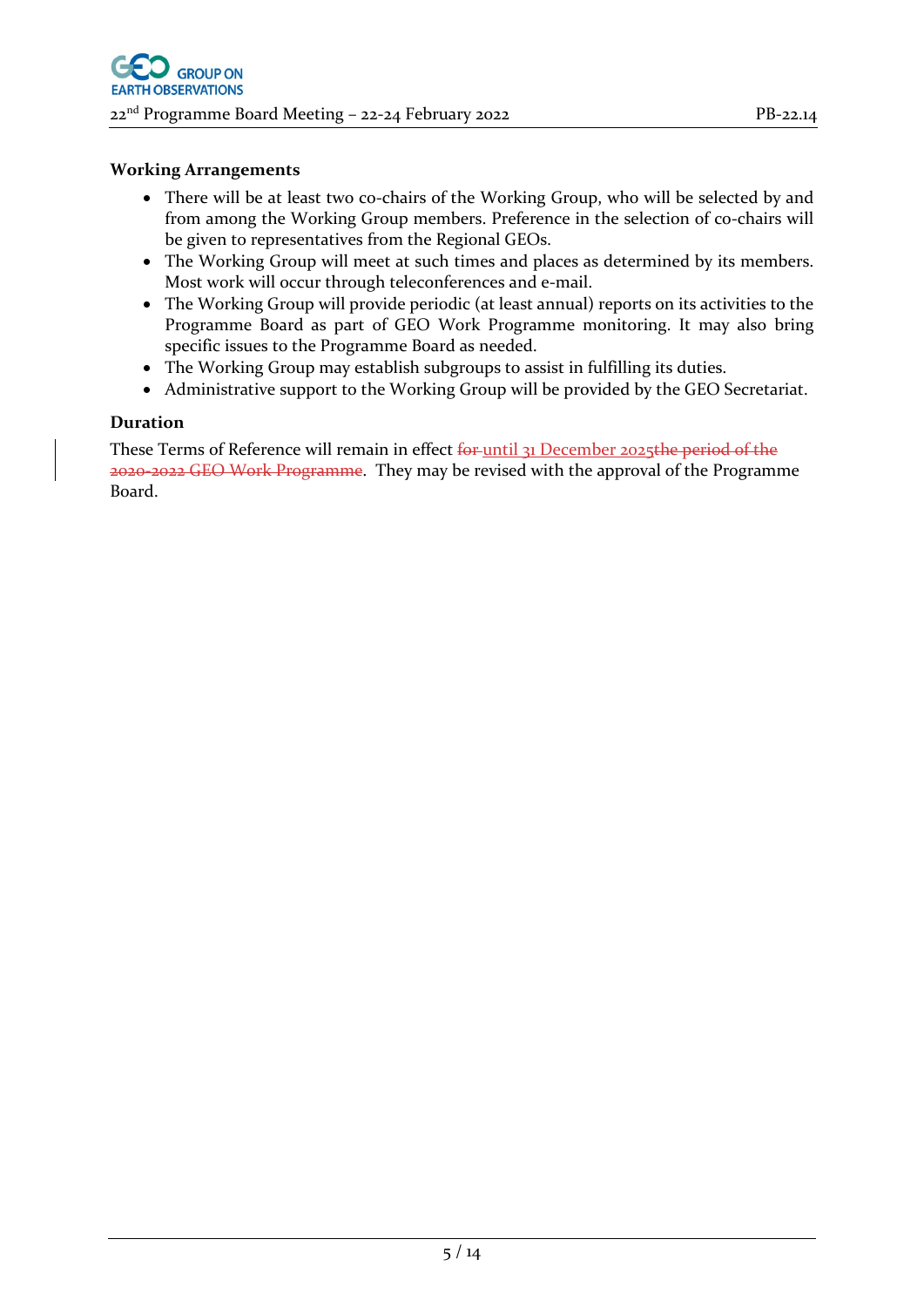### **Climate Change Working Group Terms of Reference**

#### **Purpose**

The Climate Change Working Group (CC-WG) is convened to develop and implement a comprehensive GEO climate change action strategy to advance the use of Earth observations in support of climate adaptation and mitigation, including as relevant and appropriate, actions related to the pillars of the Paris Agreement adopted under the United Nations Framework Convention on Climate Change (UNFCCC). In this way, the Working Group will support the translation of the Canberra Declaration into concrete actions within the GEO Work Programme.

#### **Duties**

- Review the implementation plans of Continue mapping all GEO Work Programme activities relevant to climate change to identify potential disconnect and synergy opportunities among them to be addressed, in coordination with other relevant GEO Working Groups;
- Assess from these GEO Work Programme activities where GEO is best placed to act and recommend actions to be taken by GEO/activity leads in relation to key issues, e.g., climate modelling/science, mitigation, adaptation, and other relevant areas of the UNFCCC/Paris Agreement;
- Facilitate communication between the leads and participants of these GEO Work Programme activities and between them and relevant partners, including through the organization of dedicated meetings and workshops;
- Stimulate the initiation of **projects**-new Pilot Initiatives and case studies involving participants from multiple GEO Work Programme activities to enhance collaboration across GEO and to address identified disconnect, opportunities, or actions in relation to key issues;
- Assess how GEO can work with its member countries and partners to advance the collection and use of Earth observations, particularly in situ, that are needed to support countries' and international organizations' work on climate science and assessments, reduce uncertainty in climate modeling, and enhance societal response strategies;
- Assess how GEO can support countries in the submission of reports and other communicationstheir obligations under the UNFCCC/Paris Agreement through the enhanced use of Earth observations, including, as applicable, supporting the update of their nationally determined contributions (NDCs), national communications, adaptation communications, and biennial transparency reports (BTRs);
- Assess how GEO can support countries in their National Adaptation Plan (NAP) process and approaches to avert, minimize and address loss and damage, including formulating supplementary guidance on the use and potential of Earth observations for the monitoring and assessment of climate change impacts, vulnerability, risks, and adaptation responses, and linkages with disaster risk reduction for informed sustainable development over multiple sectors and scales;
- Assess how GEO can support countries in the improvement of national greenhouse gas inventories over time through the enhanced use of Earth observations, consistent with the 2019 Refinement to the 2006 IPCC Guidelines for National Greenhouse Gas Inventories;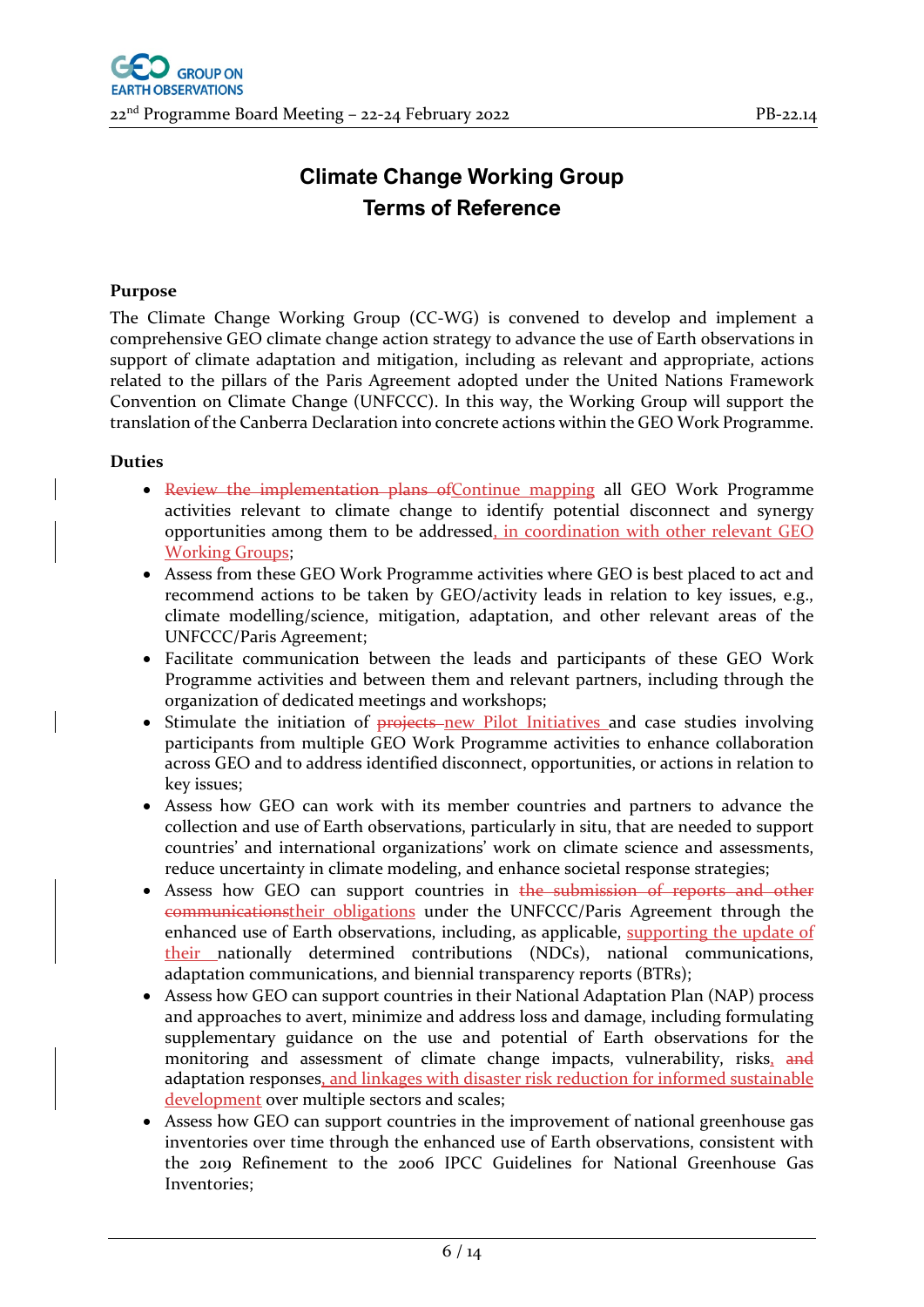- Identify gaps in terms of Earth observations that are requisite to the work of the IPCC and others conducting climate assessments, and leverage GEO partnerships and resources to provide the additional Earth observations needed to support decision making. Support the IPCC in its Sixth Assessment Cycle, particularly by participating in the expert reviews in preparation of the IPCC's Sixth Assessment Report due to be published in 2021-2022;
- Identify efficient forms of mutually beneficial collaboration between GEO and WMO in the areas of climate change, including the Global Framework for Climate Services (GFCS), and the Global Climate Observing System (GCOS) and the Global Atmosphere Watch (GAW);
- Support the development of a new GEO Climate Finance workstream and related engagement, aimed at providing data for financial assessments and de-risking investments of the private sector; and support public financing with data-informed decision making;
- Increase GEO's participation and visibility, as appropriate, in sessions of the IPCC sessions, UNFCCC Conferences of the Parties (COPs), Subsidiary Body-Bodies, for Scientific and Technological Advice (SBSTA) sessions and other meetings of UNFCCC constituted bodies-meetings, as well as other relevant fora.

#### **Membership**

- Membership in the Working Group is by nomination from GEO Members, Participating Organizations, and Associates. As appropriate, the Programme Board may also invite other qualified individuals to participate as members in the Working Group.
- Participation is encouraged from organizations and bodies relevant to climate change, including:
	- o GEO Work Programme activities;
	- o UN and other international organizations;
	- o National and regional stakeholders; and
	- o Scientific organizations; and
	- o Communities of practitioners.
- In the interest of ensuring diversity and balance in the Working Group membership, the Programme Board may place limits on the number of members from individual GEO Members, Participating Organizations, or Associates or by specific categories. Participation by commercial entities is welcomed but will be limited to a maximum of two members.
- There are two categories of Working Group participants: 1) members, and 2) observers. Members are those who intend to participate actively in the implementation of the Working Group work plans, including participating in at least one subgroup of the Working Group. Observers will receive emails sent to all members of the Working Group, may attend full meetings of the Working Group, and may provide written comments on Working Group documents, but are not expected to participate in subgroups or other activities of the Working Group. Observers may become active members by indicating their interest in joining one of the subgroups.
- Members who have not been in contact with the Working Group for at least one year and who do not respond to a request for confirmation of their membership may be removed by decision of the Working Group co-chairs.

#### **Working Arrangements**

• There will be at least two co-chairs of the Working Group, who will be selected by and from among the Working Group members.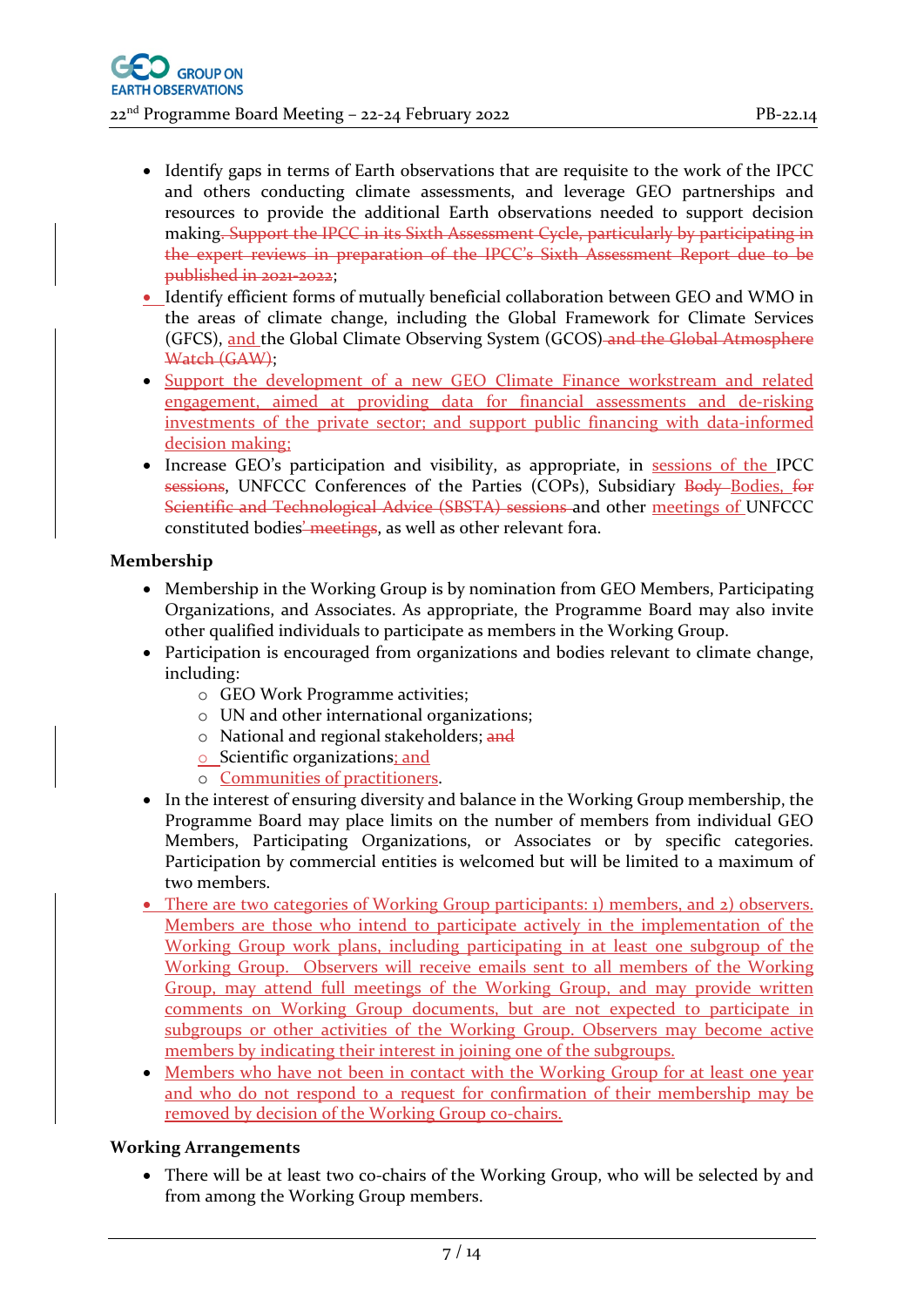- The Working Group will meet at such times and places as determined by its members and will work mainly through teleconferences and e-mail.
- The Working Group will provide periodic (at least annual) reports on its activities to the Programme Board as part of GEO Work Programme monitoring. It may also bring specific issues to the Programme Board as needed.
- The Working Group may establish subgroups to assist in fulfilling its duties.
- Administrative support to the Working Group will be provided by the GEO Secretariat.

#### **Duration**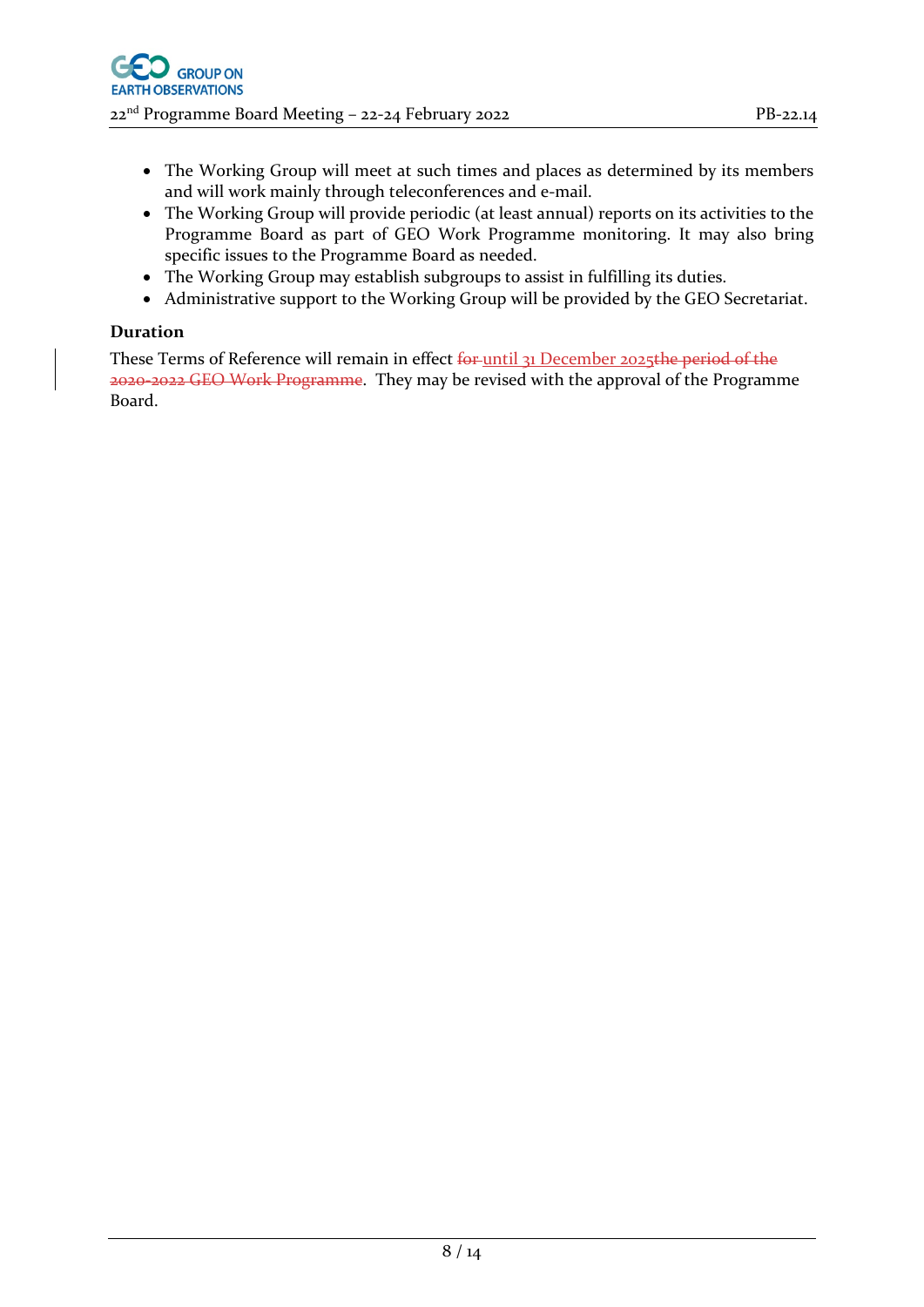# **Data Working Group Terms of Reference**

#### **Purpose**

The Data Working Group (Data-WG) is convened to work with the GEO community and with external stakeholders to address data policy, data ethics and data governance issues impacting the use of Earth observations, thereby improving the uptake of Earth observations for decision making. In this way, the Working Group will support the translation of the Canberra Declaration into concrete actions within the GEO Work Programme.

#### **Duties**

- Monitor trends in international open data and data management practices, and produce trend analyses and recommendations, as appropriate, for revising the GEOSS Data Sharing Principles and the GEOSS Data Management Principles and Implementation Guidelines;
- Continue to promote the adoption and implementation of the GEOSS Data Sharing Principles and the GEOSS Data Management Principles globally.
- Advance discussions of critical data-related topics with stakeholder communities;
- Recommend ways for GEO to advance the interoperability of Earth observations and complementary data, products and services; and
- Identify, analyze, and describe best practices for, legal, ethical, privacy, intellectual property, and other related concerns with respect to the sharing and management of Earth observations data, information and knowledge resources.

- Membership in the Working Group is by nomination from GEO Members, Participating Organizations, and Associates. As appropriate, the Programme Board may also invite other qualified individuals to participate as members in the Working Group.
- Participation is encouraged from individuals having expertise in data policy, spatial law, and providers or users of data technologies.
- In the interest of ensuring diversity and balance in the Working Group membership, the Programme Board may place limits on the number of members from individual GEO Members, Participating Organizations, or Associates or by specific categories. Participation of commercial entities is welcomed but will be limited to a maximum of two members.
- There are two categories of Working Group participants: 1) members, and 2) observers. Members are those who intend to participate actively in the implementation of the Working Group work plans, including participating in at least one subgroup of the Working Group. Observers will receive emails sent to all members of the Working Group, may attend full meetings of the Working Group, and may provide written comments on Working Group documents, but are not expected to participate in subgroups or other activities of the Working Group. Observers may become active members by indicating their interest in joining one of the subgroups.
- Members who have not been in contact with the Working Group for at least one year and who do not respond to a request for confirmation of their membership may be removed by decision of the Working Group co-chairs.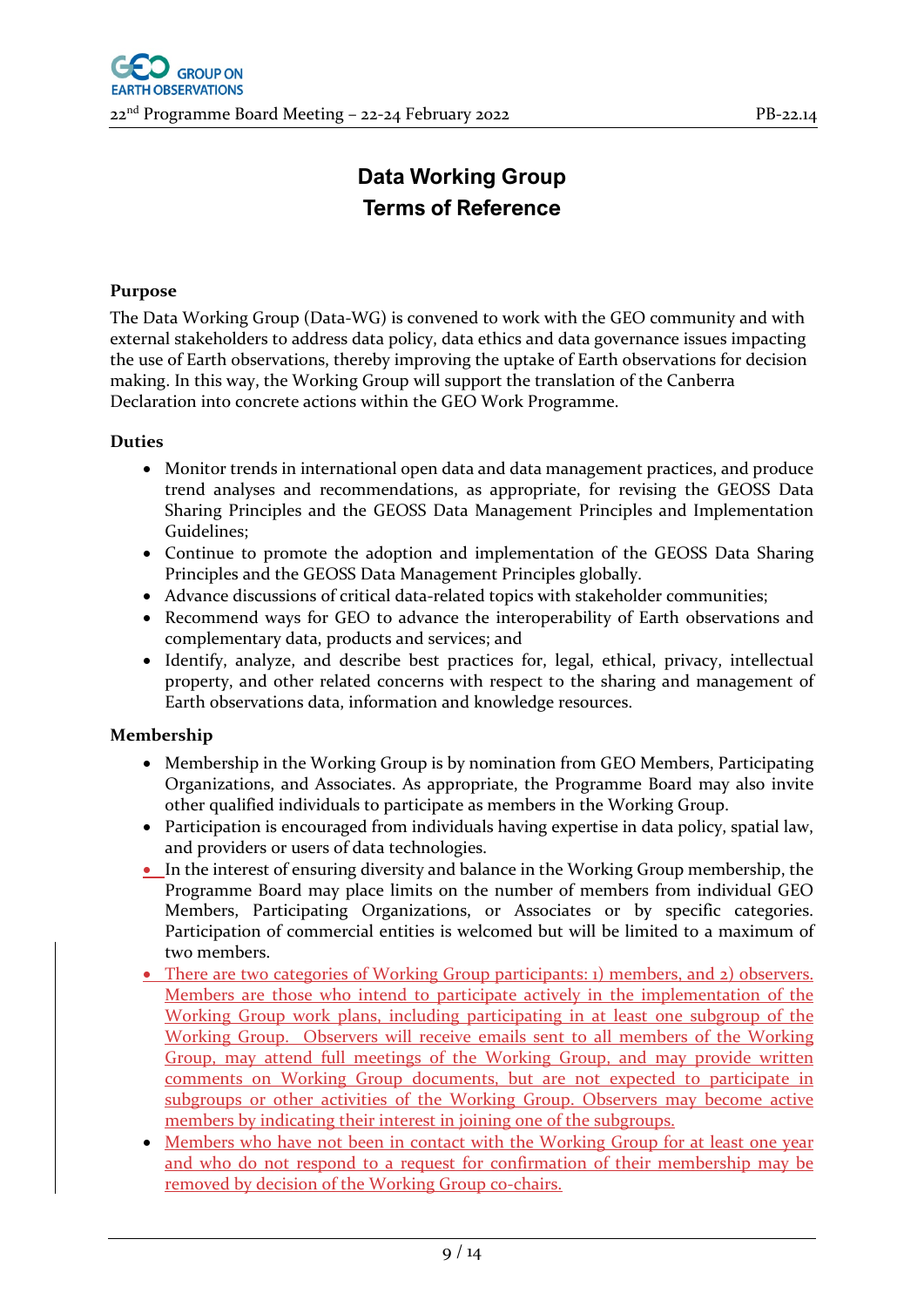- There will be at least two co-chairs of the Working Group, who will be selected by and from among the Working Group members.
- The Working Group will meet at such times and places as determined by its members and will work mainly through teleconferences and e-mail.
- The Working Group will provide periodic (at least annual) reports on its activities to the Programme Board as part of GEO Work Programme monitoring. It may also bring specific issues to the Programme Board as needed.
- The Working Group may establish subgroups to assist in fulfilling its duties.
- Administrative support to the Working Group will be provided by the GEO Secretariat.

#### **Duration**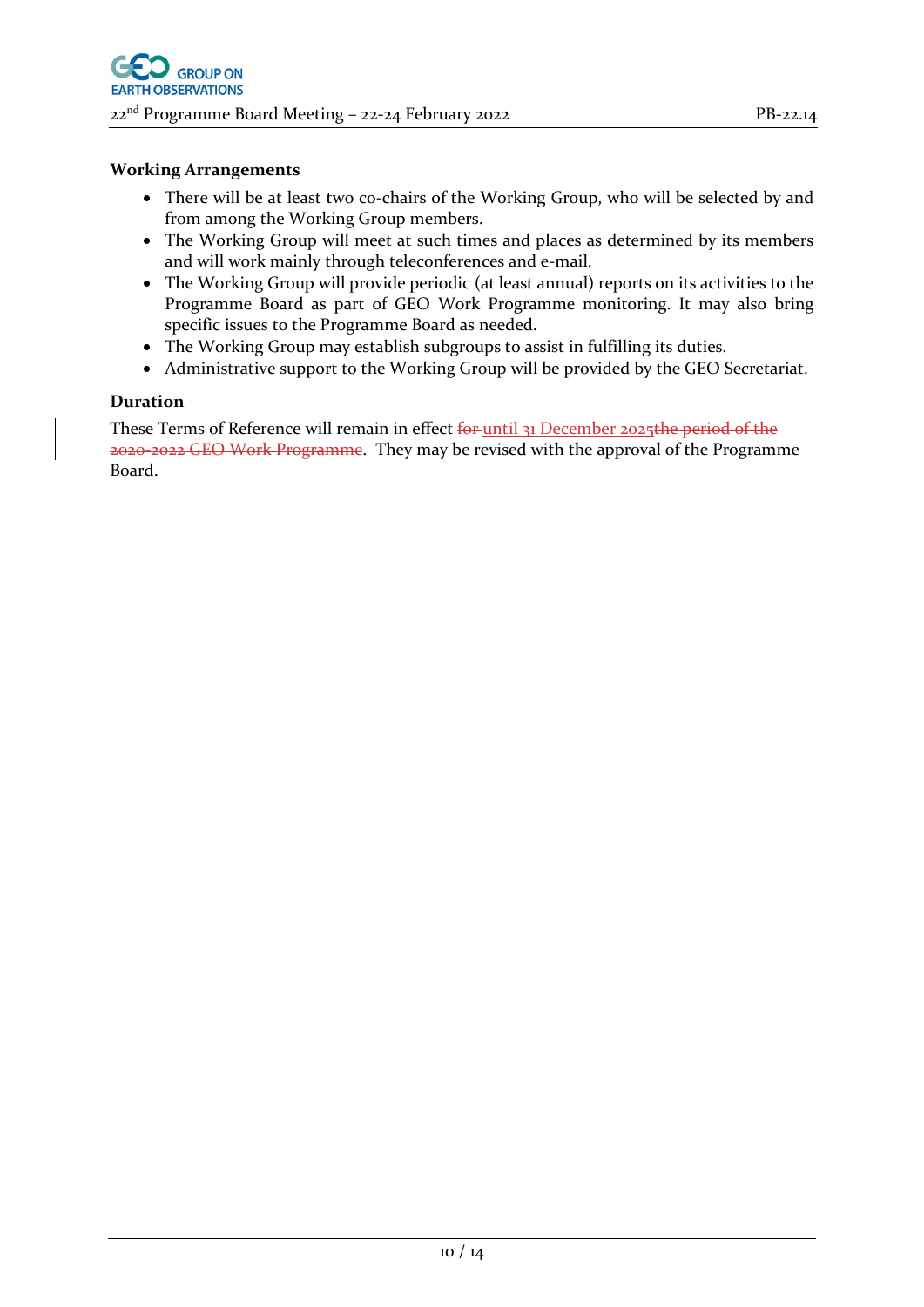### **Disaster Risk Reduction Working Group Terms of Reference**

#### **Purpose**

The Disaster Risk Reduction Working Group (DRR-WG) is convened to develop and implement a coherent and cross-cutting approach within GEO to advance the use of Earth observations in support of countries' disaster risk reduction and resilience efforts. These efforts include those related to the provisions of multilateral agreements such as the Sendai Framework for Disaster Risk Reduction. In this way, the Working Group will support the translation of the Canberra Declaration into concrete actions within the GEO Work Programme.

#### **Duties**

- Establish and maintain relationships with national, international and intergovernmental bodies acting in disaster risk reduction and disaster risk management, including the United Nations Office for Disaster Risk Reduction, to:
	- o Identify resources (financial and in-kind) to support GEO disaster-related initiatives;
	- o Promote, including through best practices, sharing of data and knowledge to improve disaster risk management; and
	- o Foster participation of public stakeholders in GEO initiatives.
- Enable discussion and communication on disaster-related activities within the GEO Work Programme.
- Promote the sharing of data from different platforms, technologies, themes and domains.
- Connect different scales of activities from local, national, regional to global.
- Monitor the uptake of GEO's activities in support of the Sendai Framework.
- Seek coherence and collaboration amongst the post-2015 development agendas and GEO's areas of focus, including the identification of common metrics and opportunities for joint reporting.
- Promote to key stakeholders and partners the value of Earth observations and information provided by GEO.
- Act as a focal point, where appropriate, for the engagement with external stakeholders and international organizations and processes relevant to the Sendai Framework;
- Review the implementation plans of all GEO Work Programme activities relevant to the Sendai Framework for disaster risk reduction, and to identify potential gaps and synergies; and,
- Stimulate the initiation of projects, case studies or pilots involving participants from multiple GEO Work Programme activities to enhance collaboration across GEO and to address identified gaps.

- Membership in the Working Group is by nomination from GEO Members, Participating Organizations, and Associates. As appropriate, the Programme Board may also invite other qualified individuals to participate as members in the Working Group.
- Participation is encouraged from organizations and bodies relevant to disaster risk reduction, including:
	- o GEO Work Programme activities;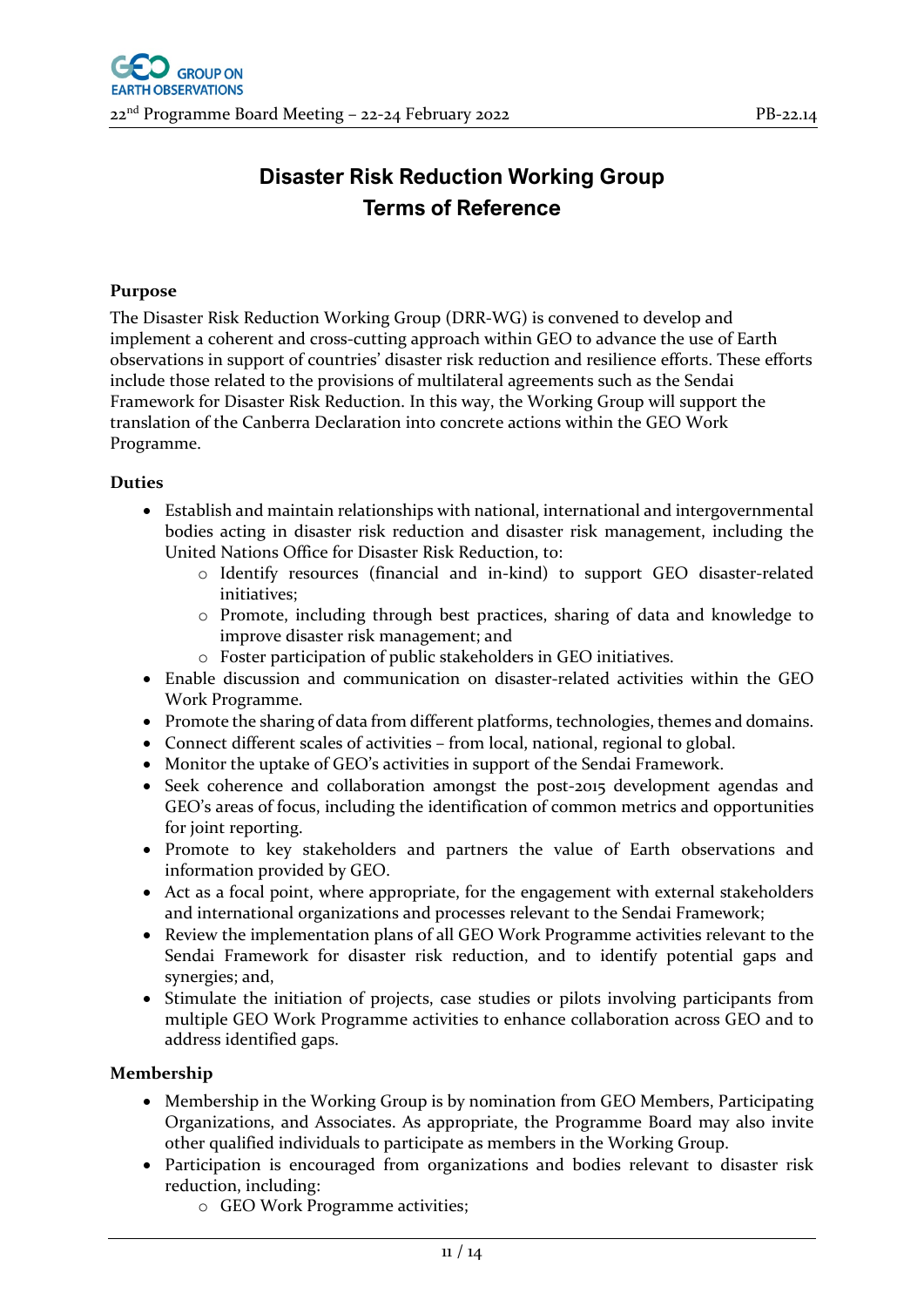- o UN and other international organizations;
- o National and regional stakeholders; and
- o Scientific organizations.
- In the interest of ensuring diversity and balance in the Working Group membership, the Programme Board may place limits on the number of members from individual GEO Members, Participating Organizations, or Associates or by specific categories. Participation of commercial entities is welcomed but will be limited to a maximum of two members.
- There are two categories of Working Group participants: 1) members, and 2) observers. Members are those who intend to participate actively in the implementation of the Working Group work plans, including participating in at least one subgroup of the Working Group. Observers will receive emails sent to all members of the Working Group, may attend full meetings of the Working Group, and may provide written comments on Working Group documents, but are not expected to participate in subgroups or other activities of the Working Group. Observers may become active members by indicating their interest in joining one of the subgroups.
- Members who have not been in contact with the Working Group for at least one year and who do not respond to a request for confirmation of their membership may be removed by decision of the Working Group co-chairs.

- There will be at least two co-chairs of the Working Group, who will be selected by and from among the Working Group members.
- The Working Group will meet at such times and places as determined by its members and will work mainly through teleconferences and e-mail.
- The Working Group will provide periodic (at least annual) reports on its activities to the Programme Board as part of GEO Work Programme monitoring. It may also bring specific issues to the Programme Board as needed.
- The Working Group may establish subgroups to assist in fulfilling its duties.
- Administrative support to the Working Group will be provided by the GEO Secretariat.

#### **Duration**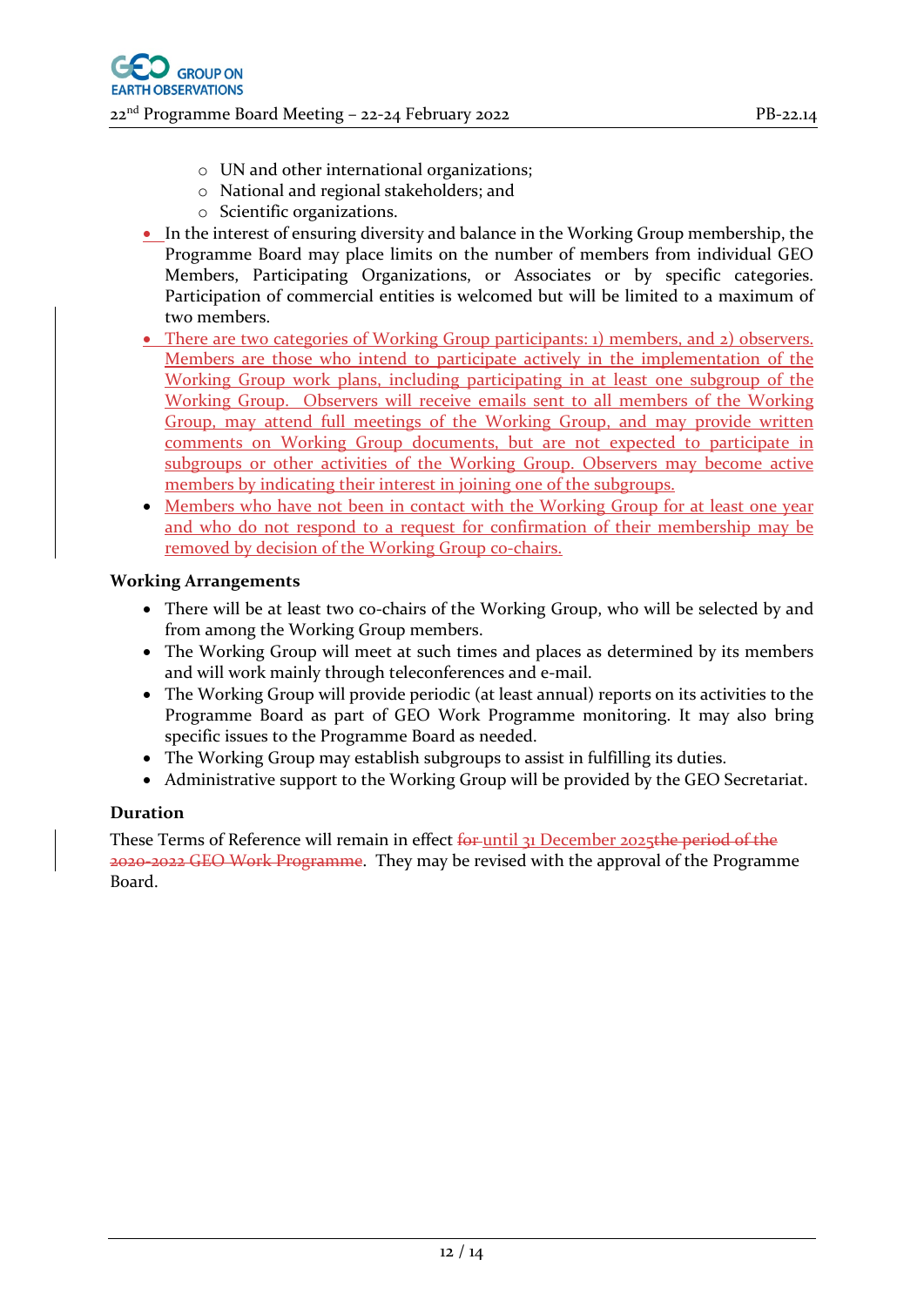## **Terms of Reference Resilient Cities and Human Settlements Working Group**

#### **Purpose**

The Resilient Cities and Human Settlements Working Group (RCHS-WG) is convened to develop and implement a coherent and cross-cutting approach within GEO to advance the use of Earth observations in support of urban resilience and sustainable urbanisation efforts in human settlements, cities, and countries. These efforts include those related to the provisions of multilateral agreements, with emphasis and target on the New Urban Agenda which serves as the current frame at the UN level. In this way, the Working Group will support the translation of the Canberra Declaration and the GEO Strategic Plan into concrete actions within the GEO Work Programme.

#### **Duties**

- Foster support for urban and settlement related activities between the GEO community and national, international, and intergovernmental bodies, including maintaining the relationship with the United Nations Human Settlements Programme (UN-Habitat);
- Enable discussion and communication on urban and settlement related activities within the GEO Work Programme;
- Connect different scales of activities from local, national, regional to global. Notably working with human settlements and cities;
- Monitor the uptake of GEO's activities in support of the New Urban Agenda;
- Review the implementation plans of all GEO Work Programme activities relevant to the New Urban Agenda, and to identify potential gaps and synergies;
- Facilitate communication between the leads and participants of these GEO Work Programme activities;
- Act as a focal point, where appropriate, for engagement with external stakeholders and international organizations and processes relevant to Earth observations and the New Urban Agenda;
- Seek coherence and collaboration amongst the post-2015 development agendas and GEO's engagement priorities, including the identification of common metrics and opportunities for joint reporting;
- Promote to key stakeholders and partners the value of Earth observations and information provided by the GEO community in the urban domain;
- Promote the sharing of data from different platforms, technologies, themes and domains. Advocate the use of open standards and open Application Programming Interfaces (APIs); and
- Stimulate the initiation of projects, case studies or pilots involving participants from multiple GEO Work Programme activities to enhance collaboration across GEO and to address identified gaps.

- Membership in the RCHS-WG is by nomination from GEO Members, Participating Organizations, and Associates. As appropriate, the Programme Board may also invite other qualified individuals to participate as members in the Working Group.
- Participation is encouraged from organizations and bodies relevant to urban resilience, human settlements, and sustainable urbanization, including from: